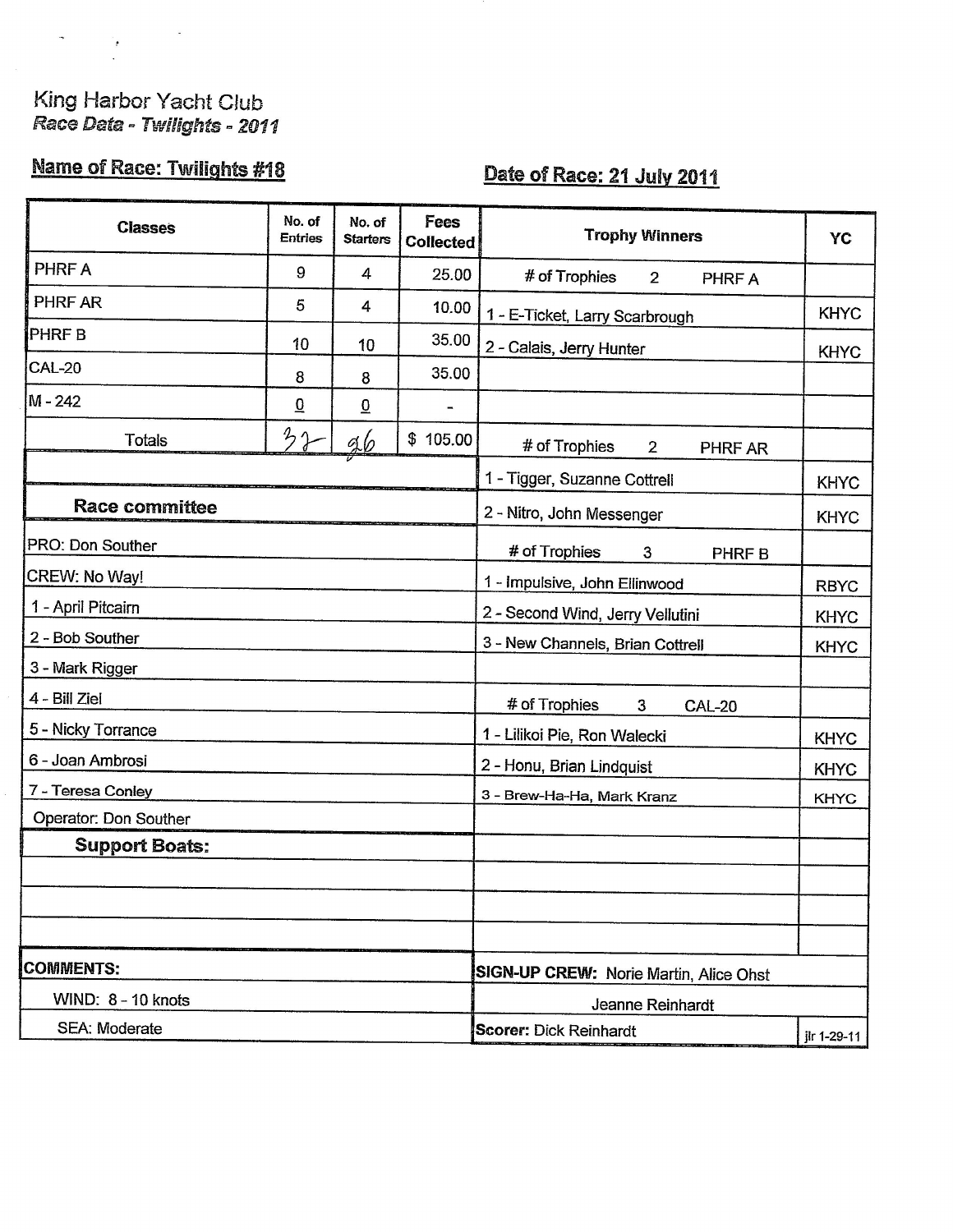|                             | Race Date: 21 Jul 2011 |                         | Wind Speed: 8-10 knots             |               |                       | PRO: No Way !! Don Souther    |                          |                               |              |                  |
|-----------------------------|------------------------|-------------------------|------------------------------------|---------------|-----------------------|-------------------------------|--------------------------|-------------------------------|--------------|------------------|
|                             | Div<br><b>Rank</b>     | <b>Boat Name</b>        | Sail No.                           | <b>Rating</b> | Finish<br><b>Time</b> | <b>Elapsed</b><br><b>Time</b> | Corrected<br><b>Time</b> | Owner / Skipper               | Club         | <b>Boat Type</b> |
| PHRF-A                      |                        |                         | Time on Time / Start Time 18:20:00 |               |                       |                               |                          |                               |              |                  |
|                             | $\mathbf{1}$           | E-ticket                | 184                                | 96            | 19:20:30              | 01:00:30                      | 01:00:52                 | Larry Scarbrough              | <b>KHYC</b>  | Melges 24        |
|                             | $\sqrt{2}$             | Calais                  | 46575                              | 81            | 19:20:53              | 01:00:53                      | 01:02:43                 | Jerry Hunter                  | <b>KHYC</b>  | Dencho 33        |
|                             | 3                      | <b>Flying Dutchman</b>  | 87027                              | 93            | 19:23:35              | 01:03:35                      | 01:04:17                 | Jason Herring                 | <b>KHYC</b>  | Hobie 33         |
|                             | $\overline{4}$         | Janian                  | 56550                              | 138           | 19:32:22              | 01:12:22                      | 01:08:22                 | Mark Keller                   | PSSA         | SC27             |
| $\operatorname{DNC}$        | 5                      | Blade *                 | 103                                |               |                       |                               |                          | Mick Shlens                   | <b>KHYC</b>  | Melges 30        |
| $\operatorname{DNC}$        | 5                      | No Way !! *             | 28124                              |               |                       |                               |                          | Don Souther                   | <b>KHYC</b>  | $B-25$           |
| $\operatorname{DNC}$        | 5                      | <b>Wooly Bully</b>      | 51044                              |               |                       |                               |                          | Wes Huston                    | <b>KHYC</b>  | Farr 40          |
| <b>DNC</b>                  | 5                      | Velociraptor*           | 46470                              |               |                       |                               |                          | Wilfred Poiesz                | <b>KHYC</b>  | <b>B25</b>       |
| $\operatorname{DNC}$        | 5                      | Gimme Shelter *         | 7800                               |               |                       |                               |                          | Vitti Jackson                 | <b>KHYC</b>  | Martin 243       |
| $\operatorname{DNC}$        | 5                      | Gimme Shelter *         | 7800                               |               |                       |                               |                          | Vitti Jackson                 | <b>KHYC</b>  | Martin 243       |
| $\operatorname{DNC}$        | 5                      | Dark & Stormy **        | 129                                |               |                       |                               |                          | Alicia Minana                 | <b>KHYC</b>  | Henderson30      |
| $\operatorname{DNC}$        | 5                      | <b>Bullitt</b>          | 74295                              |               |                       |                               |                          | Mike Kaminskas                | <b>KHYC</b>  | Mt Gay 30        |
| $\operatorname{DNC}$        | 5                      | Lucky                   | 35012                              |               |                       |                               |                          | Roger O'Conner/ Vitti Jackson | <b>KHYC</b>  | OD 35            |
| $\operatorname{DNC}$        | 5                      | Viral                   | <b>USA104</b>                      |               |                       |                               |                          | Tim Carter                    | ${\rm ABYC}$ | Viper 640        |
| $\operatorname{DNC}$        | 5                      | Huckleberry 2 *         | 15                                 |               |                       |                               |                          | Jim Murrell                   | <b>KHYC</b>  | Farr 30          |
| PHRF-A(R)                   |                        | Time on Time /          | Start Time 18:25:00                |               |                       |                               |                          |                               |              |                  |
|                             | 1                      | Tigger (ar)             | 42757                              | 84            | 19:21:37              | 00:56:37                      | 00:58:03                 | Suzanne Cottrell              | <b>KHYC</b>  | J 33             |
|                             | $\overline{c}$         | Nitro                   | 97626                              | 84            | 19:22:31              | 00:57:31                      | 00:58:58                 | John Messenger/ Al Castillion | <b>KHYC</b>  | <b>J33</b>       |
|                             | $\mathfrak{Z}$         | Priorities <sup>*</sup> | 87309                              | 96            | 19:26:55              | 01:01:55                      | 01:02:18                 | Bob Cole                      | <b>KHYC</b>  | Olson 30         |
|                             | $\overline{4}$         | Got Crew! (ar)          | 77516                              | 93            | 19:27:34              | 01:02:34                      | 01:03:15                 | Pat Lenehan                   | <b>KHYC</b>  | Olson 30         |
| <b>DNC</b>                  | 5                      | <b>ONO</b>              | 32551                              |               |                       |                               |                          | Mark Folkman                  | <b>KHYC</b>  | Olson 40         |
| <b>DNC</b>                  | 5                      | Sidekick $*$ (ar)       | 42301                              |               |                       |                               |                          | <b>Bill Webster</b>           | <b>KHYC</b>  | $J-37$           |
| $\mathop{\rm DNC}\nolimits$ | 5                      | Bella Vita (ar)         | 56136                              |               |                       |                               |                          | Marty Burke                   | <b>KHYC</b>  | Beneteau 36-7    |

#### **2010 Twilights at KHYC #18**

**King Harbor Yacht Club**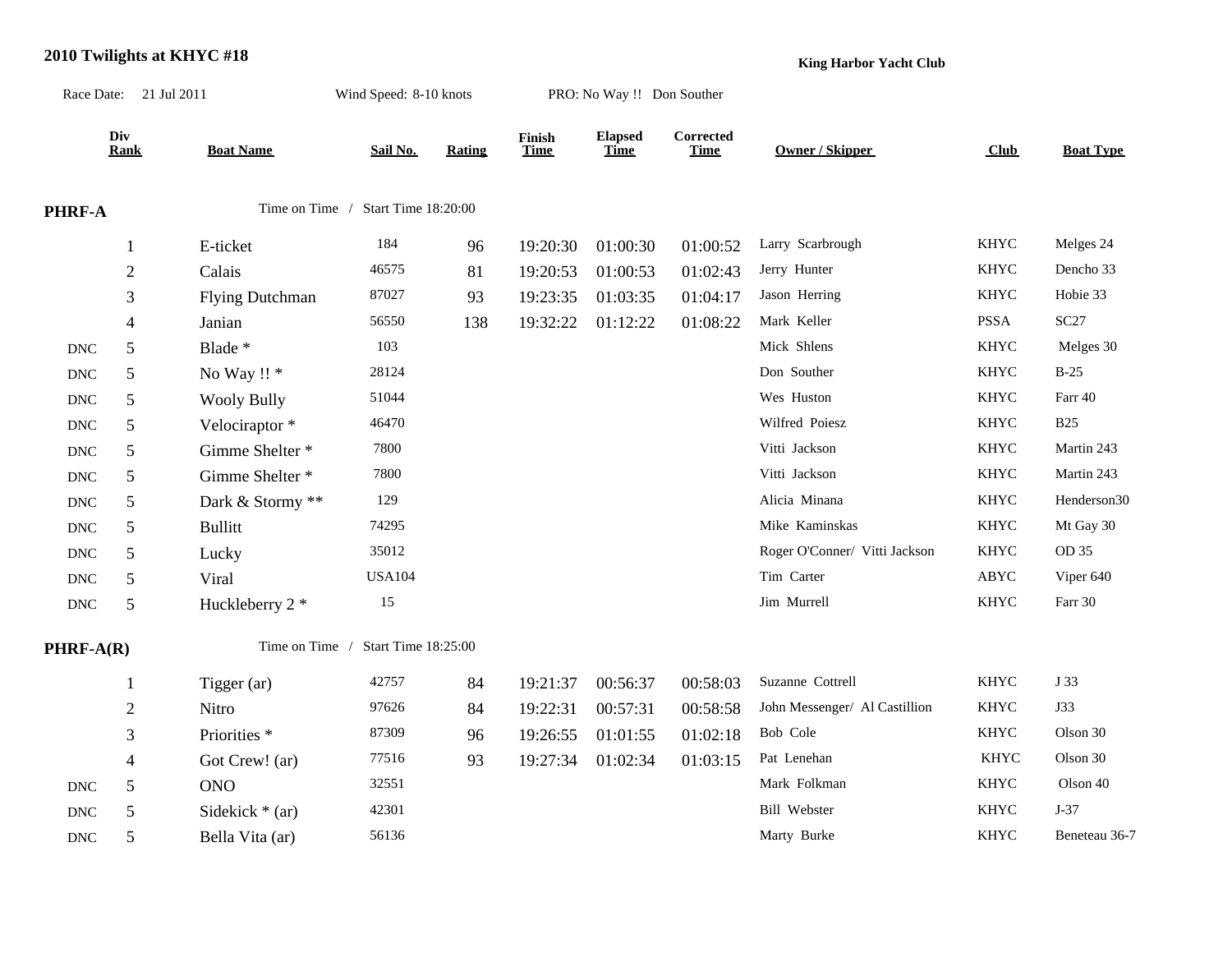| מונ<br>п<br>ш<br>. .<br>. . |
|-----------------------------|
|-----------------------------|

|                      | 1                           | Impulsive *       | 33815          | 153 | 19:28:57 | 00:58:57 | 00:54:30 | John Ellingwood     | <b>RBYC</b> | Impulse 26  |
|----------------------|-----------------------------|-------------------|----------------|-----|----------|----------|----------|---------------------|-------------|-------------|
|                      | $\sqrt{2}$                  | Second Wind*      | 97668          | 222 | 19:35:22 | 01:05:22 | 00:55:02 | Jerry Vellutini     | <b>KHYC</b> | Cal 25      |
|                      | 3                           | New Channels++    | $100\,$        | 150 | 19:30:54 | 01:00:54 | 00:56:33 | Brian Cotrell       | KHYC        | Martin 242  |
|                      | $\overline{4}$              | Fly Away++        | 97228          | 150 | 19:31:11 | 01:01:11 | 00:56:49 | Jordan Martucci     | <b>KHYC</b> | Martin 242  |
|                      | 5                           | Bella Luna        | 47595          | 180 | 19:37:49 | 01:07:49 | 01:00:23 | Gino Polizzotto     | <b>KHYC</b> | Ranger 28   |
|                      | 6                           | Proper Lady       | 57935          | 204 | 19:40:22 | 01:10:22 | 01:00:40 | Bob Cash            | <b>KHYC</b> | Islander 32 |
|                      | $\tau$                      | Midnight Run      | 56782          | 150 | 19:37:00 | 01:07:00 | 01:02:13 | John Dean           | <b>KHYC</b> | Catalin 320 |
|                      | 8                           | Ellis Island      | 1172           | 150 | 19:44:44 | 01:14:44 | 01:09:24 | Casey Schilling     | <b>BYC</b>  | Catalina 34 |
| $\mathbf{DNF}$       | 11                          | True Blue         | 97264          | 150 |          |          |          | Doug Laurin         | <b>KHYC</b> | Martin 242  |
| $\operatorname{DNC}$ | 11                          | Nina              | 37764          |     |          |          |          | Rafael Fernandez    | <b>KHYC</b> | Hunter 30   |
| $\operatorname{DNC}$ | 11                          | New Channels      | 100            |     |          |          |          | Kolter/ Butterworth | <b>KHYC</b> | Martin 242  |
| $\operatorname{DNC}$ | 11                          | Primera           | 27871a         |     |          |          |          | Mark Johnston       | ${\rm HYC}$ | Col 30      |
| $\operatorname{DNC}$ | 11                          | Pau Hana          | 46522          |     |          |          |          | Brandon Folkman     |             | Martin 242  |
| $\operatorname{DNC}$ | 11                          | Bad Wolf*         | 97321          |     |          |          |          | Len Abbeduto        | <b>KHYC</b> | Martin 242  |
| $\operatorname{DNC}$ | 11                          | True Blue         | 97228          |     |          |          |          | Julie Coll          |             | Martin 242  |
| $OCS$                | 11                          | Primera           | 27871          | 144 | 18:30:00 |          |          | Mark Johnston       | ${\rm HYC}$ | $Col$ 30    |
| $\operatorname{DNC}$ | 11                          | Ellis Island*     | 1172           |     |          |          |          | Casey Schilling     | <b>BYC</b>  | Catalina 34 |
| $\operatorname{DNC}$ | 11                          | True Blue         | 97624          |     |          |          |          | Udo Kolter          | <b>KHYC</b> | Martin 242  |
| $\operatorname{DNC}$ | 11                          | Fly Away          | 97228          |     |          |          |          | Brandon Folkman     | <b>KHYC</b> | Martin 242  |
| $\operatorname{DNC}$ | 11                          | Proper Lady - NS  | 57935          |     |          |          |          | Bob Cash            | <b>KHYC</b> | Islander 32 |
| <b>DNC</b>           | 11                          | Impulsive * NS    | 33815          |     |          |          |          | Patrick Schuss      | <b>RBYC</b> | Impulse 26  |
| <b>Cal 20</b>        |                             | One Design        |                |     |          |          |          |                     |             |             |
|                      | $\mathbf{1}$                | Lilikoi Pie       | 36             |     |          |          |          | Ron Walecki         | <b>KHYC</b> | Cal 20      |
|                      | $\overline{2}$              | Honu <sup>*</sup> | 1559           |     |          |          |          | Lindquist/ Mayol    | <b>KHYC</b> | Cal 20      |
|                      | $\ensuremath{\mathfrak{Z}}$ | Brew Ha Ha        | 15c            |     |          |          |          | Mark Kranz          | <b>KHYC</b> | Cal 20      |
|                      | $\overline{4}$              | <b>CFI</b>        | 369            |     |          |          |          | Tony Gudish         | <b>KHYC</b> | $Cal$ 20    |
|                      | $\sqrt{5}$                  | Poco Loco         | $\overline{2}$ |     |          |          |          | Terry Taugner       | <b>KHYC</b> | Cal 20      |
|                      | 6                           | Fifty/Fifty       | 50             |     |          |          |          | <b>Bud Legg</b>     | LAYC        | Cal 20      |
|                      | $\tau$                      | Poquito           | 1092           |     |          |          |          | John Selman         | <b>KHYC</b> | Cal 20      |
|                      | $8\,$                       | M <sub>3</sub>    | 370            |     |          |          |          | Brenda Wemptner     | <b>KHYC</b> | Cal 20      |